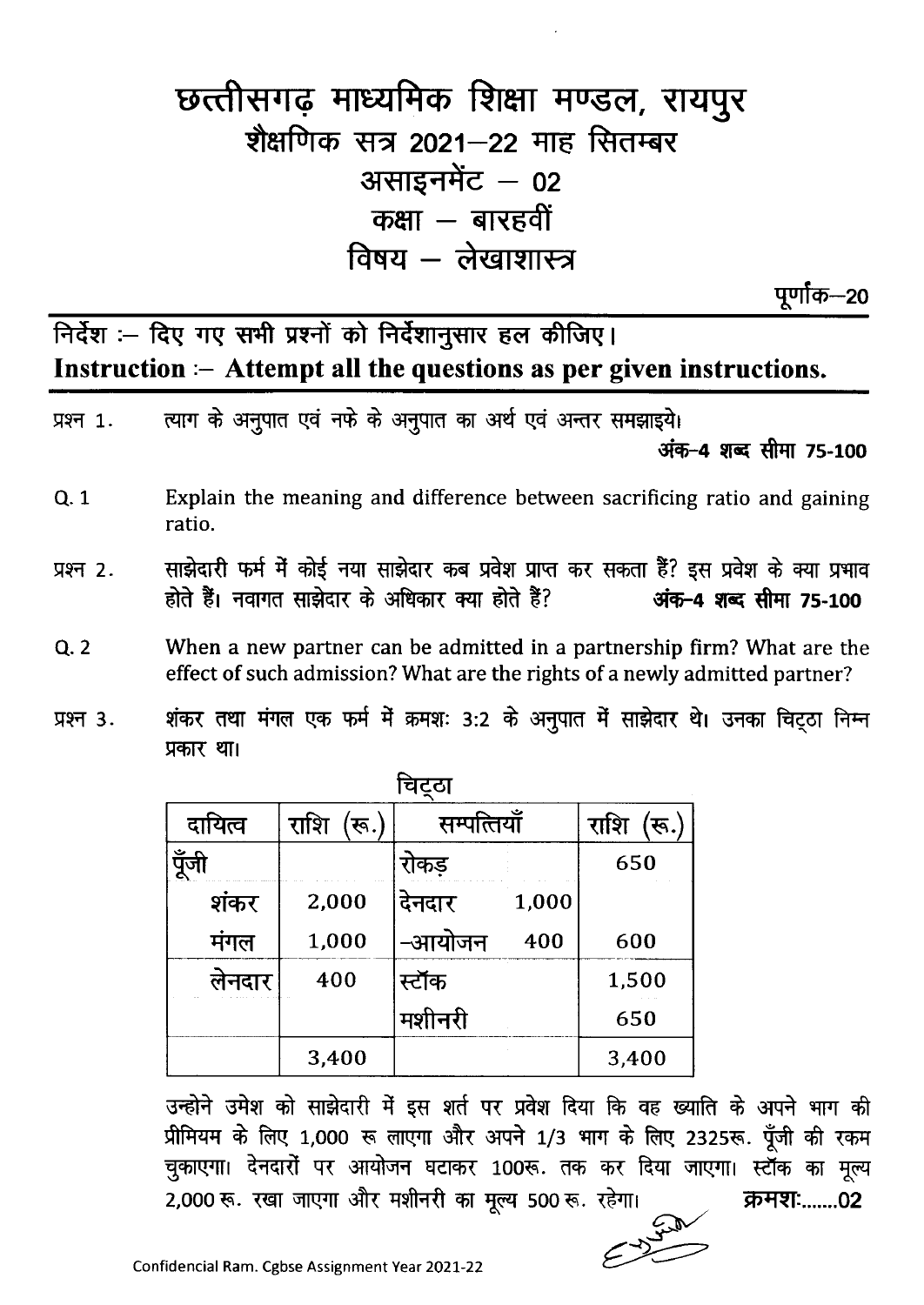$:: 02 ::$ पुनर्मूल्यन खाता एवं साझेदारों के पूँजी खाते बनाइये। साझेदारों का नया अनुपात भी ज्ञात कीजिए। अंक–6

Shankar and Mangal were partners in the ratio of 3:2 respectively. Their Q. 03. Balance sheet stood as under.

| <b>Balance Sheet</b> |       |                         |       |  |  |
|----------------------|-------|-------------------------|-------|--|--|
| Liabilities          | Amt   | <b>Assets</b>           | Amt.  |  |  |
| Capital:             |       | Cash                    | 650   |  |  |
| Shankar              | 2,000 | 1,000<br><b>Debtors</b> |       |  |  |
| Mangal               | 1,000 | 400<br>Provision        | 600   |  |  |
| Creditors            | 400   | Stock                   | 1,500 |  |  |
|                      |       | Machinery               | 650   |  |  |
|                      | 3,400 |                         | 3,400 |  |  |

They decided to admit Umesh into partnership on the condition that he will bring 1,000 premium for goodwill in cash and 2325 capital for  $1/3^{rd}$  share in the firm. Provision on debtors will be reduced to 100, stock will be revalued at 2,000/- and machinery will be revalued at 500/-.

Prepare Revaluation Account and Partners Capital Accounts. Also find out the new ratio.

प्रश्न 4.

काला, गोरा और भूरा एक फर्म में क्रमशः 2:2:1 के अनुपात में साझेदार है। 1 जनवरी, 2018 को उनका चिंटूठा निम्न प्रकार था-

| <b>1-1-2018</b> को<br>चिट्ठा |        |                  |             |        |             |  |
|------------------------------|--------|------------------|-------------|--------|-------------|--|
| दायित्व                      |        | राशि<br>स्त $.)$ | सम्पत्तियाँ |        | राशि<br>रू. |  |
| लेनदार                       |        | 24,000           | रोकड़       |        | 12,000      |  |
| सामान्य संचिति               |        | 10,000           | देनदार      | 16,000 |             |  |
| पूँजी<br>खाते                |        |                  | -प्रावधान   | 500    | 15,500      |  |
| काला                         | 30,000 |                  | स्टॉक       |        | 15,000      |  |
| गोरा                         | 24,000 |                  | फर्नीचर     |        | 19,000      |  |
| भूरा                         | 12,000 | 66,000           | भवन         |        | 38,500      |  |
|                              |        | 100,000          |             |        | 100,000     |  |
| क्रमश:<br>.03                |        |                  |             |        |             |  |



Confidencial Ram. Cgbse Assignment Year 2021-22